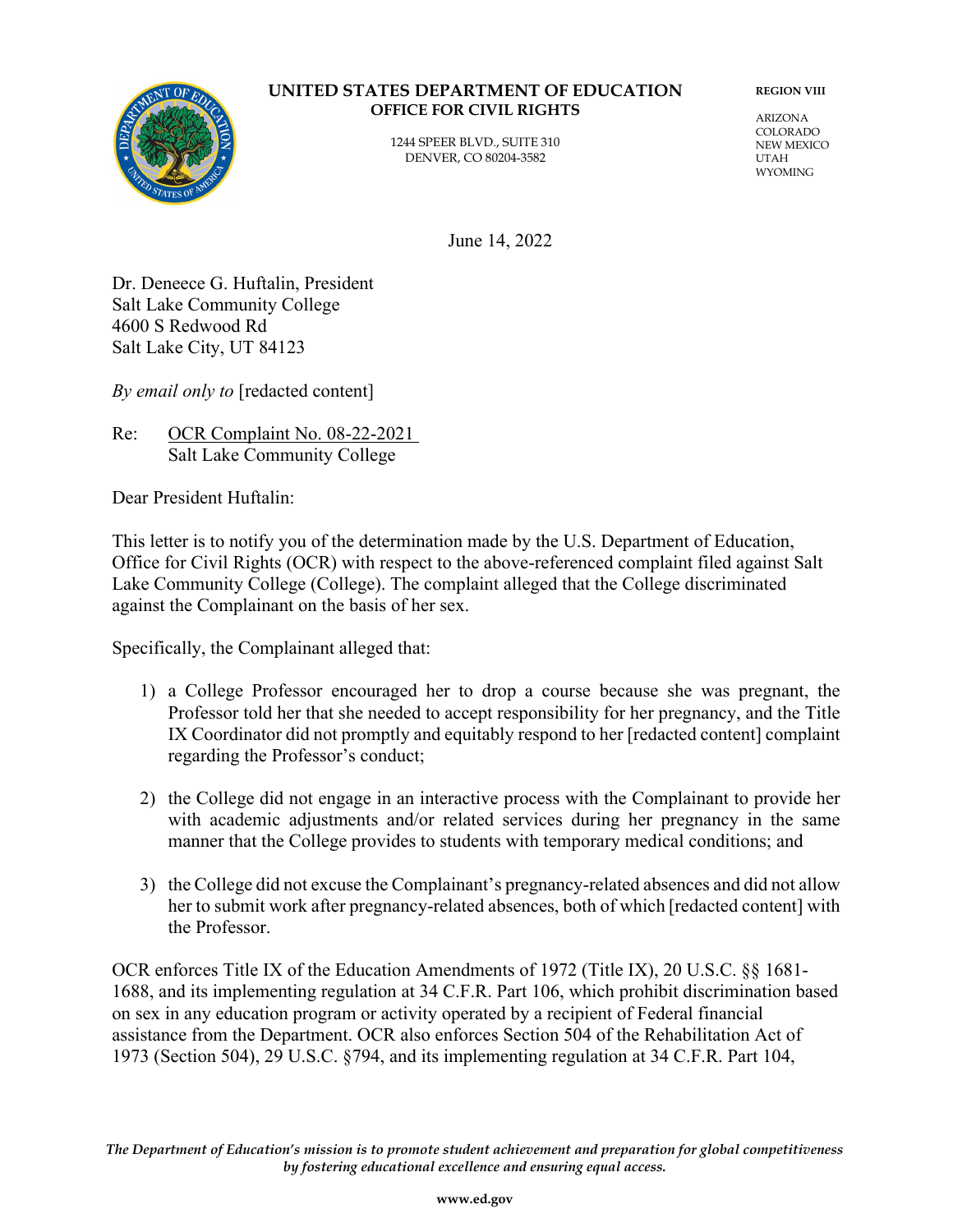Page 2 – OCR Reference No. 08-22-2021

which prohibit discrimination on the basis of disability in programs and activities operated by recipients of Federal financial assistance. Because the College receives Federal financial assistance from the Department, OCR has jurisdiction over the College pursuant to Section 504 and Title IX.

During the course of the investigation, OCR reviewed documents and other information provided by the Complainant and by the College. OCR also interviewed the Complainant and College staff. As discussed below, OCR found that the College failed to respond promptly and equitably to the Complainant's complaint of pregnancy discrimination, in violation of Title IX. OCR also found that the College failed to engage in an interactive process with the Complainant to determine the appropriate special services and/or academic adjustments to provide in light of her pregnancy, in violation of Title IX. OCR further found that the College failed to engage in an interactive process with the Complainant and failed to consider whether the Complainant's pregnancy caused a temporary disability requiring academic adjustments, in violation of Section 504. Finally, OCR found that the College failed to excuse the Complainant's absences related to pregnancy, provide her the opportunity to make up work missed due to absences related to pregnancy, or provide alternatives to making up missed work at a later date, in violation of Title IX.

# **Legal Standards**

# Title IX

The Title IX regulation, at 34 C.F.R. § 106.31(a), states as follows: "Except as provided elsewhere in this part, no person shall, on the basis of sex, be excluded from participation in, be denied the benefits of, or be subjected to discrimination under any academic, extracurricular, research, occupational training, or other education program or activity operated by a recipient which receives Federal financial assistance."

The Title IX regulation, at 34 C.F.R. § 106.8(a), requires each recipient to designate at least one employee to coordinate its efforts to comply with and carry out its responsibilities under the regulation implementing Title IX, including investigation of any complaint communicated to the recipient alleging any actions which would be prohibited by Title IX. The regulation, at 34 C.F.R. § 106.8(c), requires that a recipient adopt and publish grievance procedures providing for the prompt and equitable resolution of student and employee complaints alleging any action prohibited by Title IX.

## *Discrimination based on pregnancy*

The Title IX regulation, at 34 C.F.R. § 106.40(b)(1), prohibits discrimination against a student based on pregnancy, childbirth, false pregnancy, termination of pregnancy, or recovery from any of these conditions.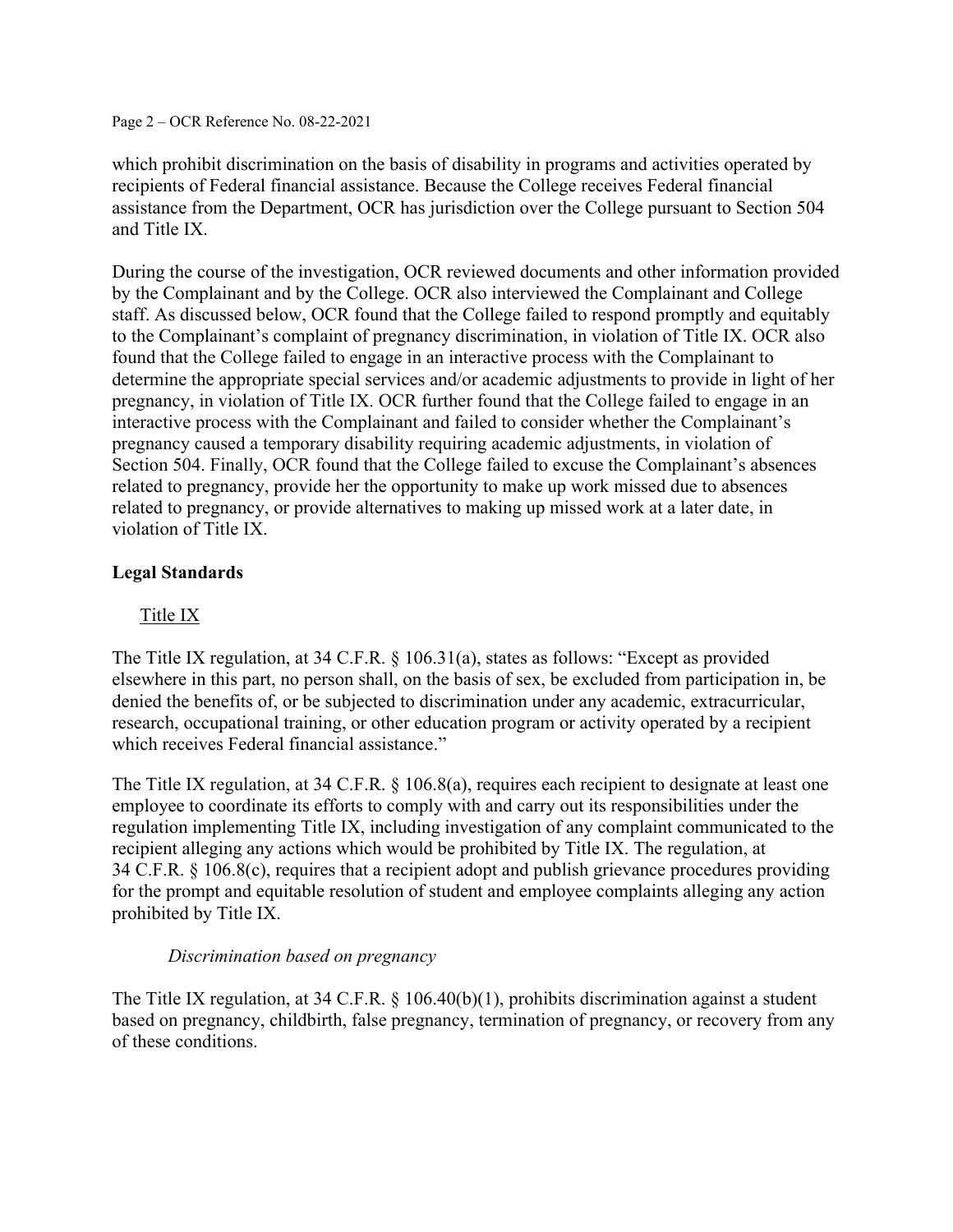#### *Special Services to Pregnant Students*

To ensure a pregnant student's access to its educational program, when necessary, a school must make adjustments to the regular program that are reasonable and responsive to the student's temporary pregnancy status. Title IX requires a recipient to provide the same special services to a pregnant student that it provides to students with temporary medical conditions. 34 C.F.R. §§ 106.40(b)(4) and (5).

#### *Absences due to Pregnancy*

Pursuant to 34 C.F.R. § 106.40(b)(5), a recipient must excuse a student's absences due to pregnancy or related conditions, including recovery from childbirth, for as long as the student's doctor deems the absences to be medically necessary. When the student returns to school, she must be reinstated to the status she held when the leave began, which should include giving her the opportunity to make up any work missed. A recipient may offer the student alternatives to making up missed work, such as retaking a semester, taking part in an online course credit recovery program, or allowing the student additional time in a program to continue at the same pace and finish at a later date, especially after longer periods of leave. The student should be allowed to choose how to make up the work.

### Section 504

The Section 504 regulation, at 34 C.F.R. § 104.43(a), provides that a qualified person with a disability may not be excluded from participation in, denied the benefits of, or otherwise subjected to discrimination in any postsecondary aids, benefits, or services on the basis of disability. Although a normal, healthy pregnancy is generally not considered a disability, a pregnant student may become temporarily disabled and thus entitled to the same rights and protections of other students with a temporary disability.

If students with disabilities in postsecondary education believe that they need a disability-related modification, they have the obligation to identify themselves as having a disability and to request the modification. The Section 504 regulation, at 34 C.F.R. § 104.44(a), requires a post-secondary institution to modify its academic requirements as necessary to ensure that such requirements do not discriminate or have the effect of discriminating on the basis of disability against a qualified student with a disability.

Section 504 envisions a meaningful and informed process with respect to the provision of modifications, e.g., through an interactive and collaborative process between a post-secondary institution and the student. Students are responsible for knowing these procedures and following them. Generally, upon receiving documentation of a disability and a request for academic adjustments, a postsecondary institution's evaluation of a student's request requires a factspecific, case-by-case inquiry. This evaluation process should be interactive, with information exchanged between the student and the postsecondary institution to arrive at a conclusion about the academic adjustment requested.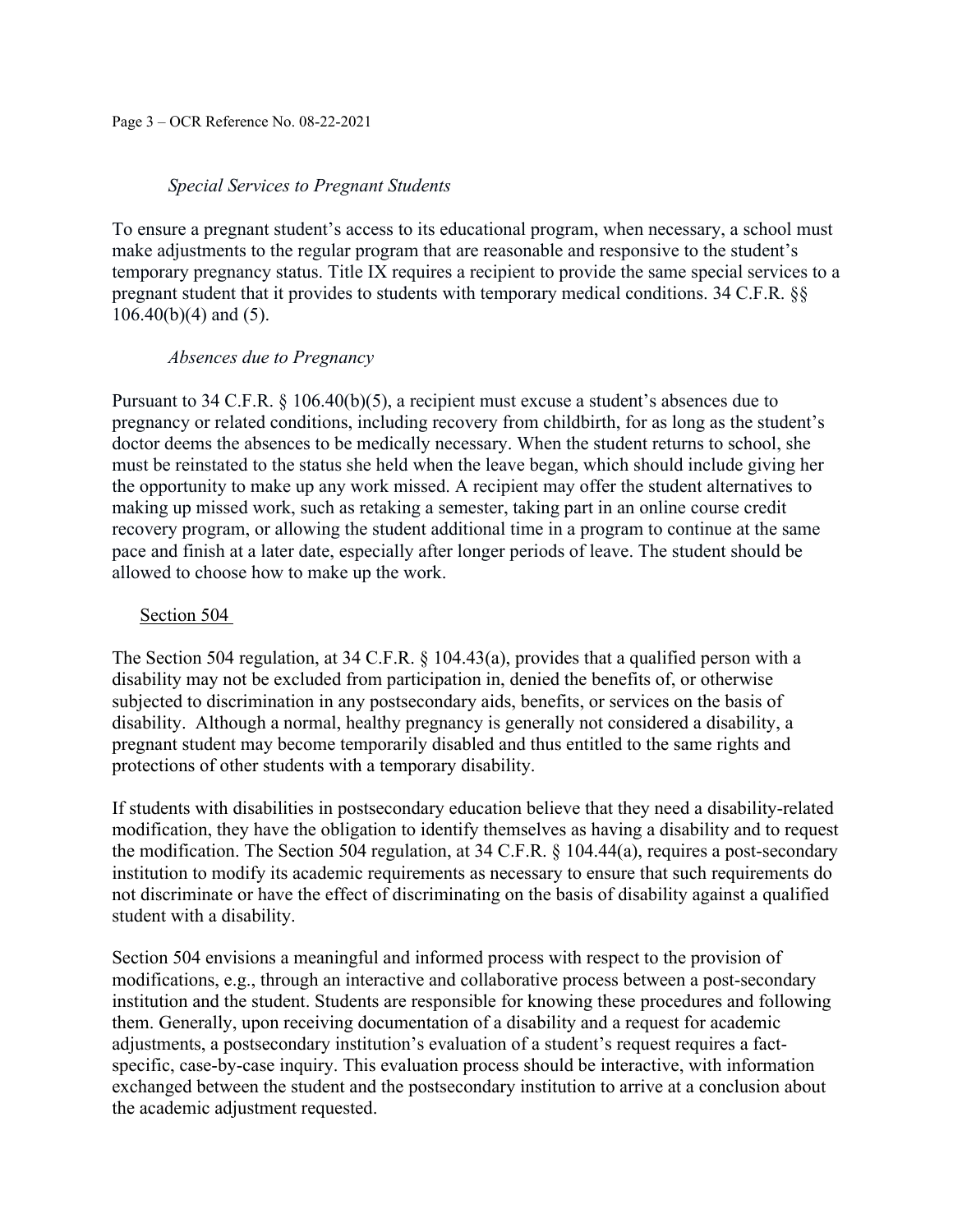In providing an academic adjustment, a postsecondary institution does not have to eliminate or lower essential requirements of its programs or activities or make modifications that would result in a fundamental alteration of its programs or activities or impose an undue burden on the institution. Academic requirements that the recipient can demonstrate are essential to the instruction being pursued by a student or to any directly related licensing requirement are not regarded as discriminatory. In reviewing an institution's determination that a specific standard or requirement is an essential program requirement that cannot be modified, OCR considers whether that requirement is educationally justifiable. The requirement should be essential to the educational purpose or objective of a program or class. OCR considers among other factors, whether: (1) the decisions regarding essential program requirements were be made by a group of people who are trained, knowledgeable, and experienced in the area through a careful, thoughtful, and rational review of the academic program and its requirements; and (2) whether the decision-makers considered a series of alternatives for the essential requirements, as well as whether the essential requirement in question can be modified for a specific student with a disability. OCR affords considerable deference to academic decisions made by post-secondary institutions, including what is or is not an essential program requirement.

# **Policies**

Although the College has a Nondiscrimination Policy and a Title IX website,<sup>[1](#page-3-0)</sup> neither of these resources explains the College's policies and procedures for addressing pregnant students' requests for leaves of absence related to pregnancy or need for academic adjustments or related aids and services. The College's Code of Student Rights and Responsibilities (Code) also does not provide information about the rights of pregnant students.<sup>[2](#page-3-1)</sup> Finally, the College's ADA Access and Reasonable Accommodations Policy and Disability Resource Center's website<sup>[3](#page-3-2)</sup> do not refer to pregnant students and do not describe the process the College uses to approve or deny academic adjustments, including any appeal rights for students or the process the College uses to determine when a requested academic adjustment constitutes a fundamental alteration.

## **Factual Findings**

The Complainant is a student at the College taking classes in the [redacted content] (Program). The Complainant told OCR that she enrolled in four courses for the [redacted content] semester. On or about [redacted content], the College informed students that courses would be completed in person and not online for the [redacted content] semester. The Complainant stated that she dropped one course shortly after the semester began but remained enrolled in three courses. Of the three remaining courses, [redacted content] were with the Professor, [redacted content]. [Redacted content] were scheduled in the mornings on [redacted content]

<span id="page-3-0"></span><sup>&</sup>lt;sup>1</sup> See <https://www.slcc.edu/title-ix/index.aspx> (last visited on June 14, 2022).

<span id="page-3-1"></span><sup>&</sup>lt;sup>2</sup> See [https://www.slcc.edu/policies/policies/student\\_affairs/8.1.050.aspx](https://www.slcc.edu/policies/policies/student_affairs/8.1.050.aspx) (last visited on June 14, 2022).

<span id="page-3-2"></span><sup>3</sup> *See* <http://www.slcc.edu/drc/> (last visited on June 14, 2022).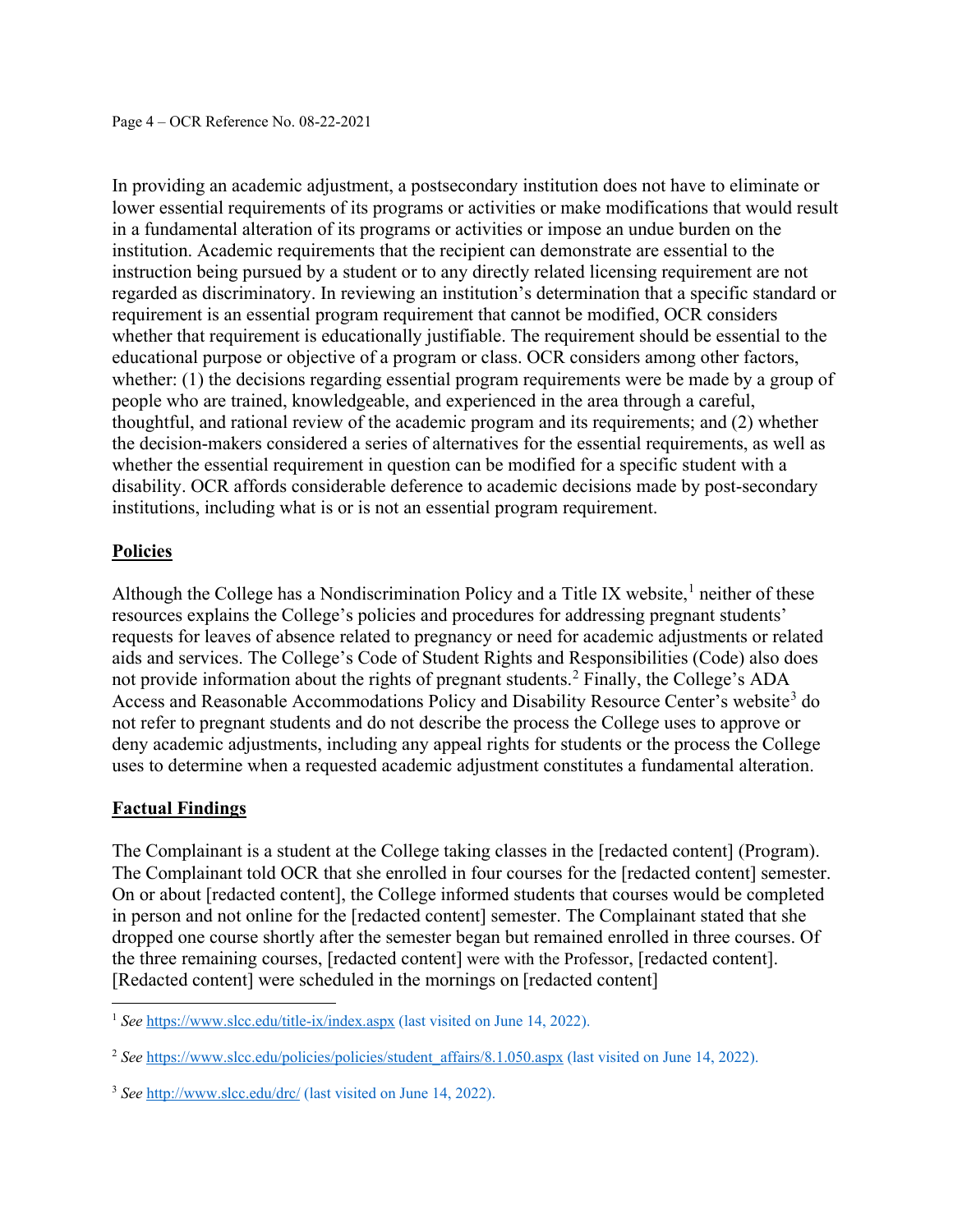The Complainant informed OCR that the Program has an attendance policy that states, in relevant part, that a student with [redacted content] absences would fail any Program course and that three late arrivals constitute one absence. The Course syllabi state that any student who misses more than 20% of a class is not eligible to pass the course, and states that students may not miss more than [redacted content] classes. The syllabi also states that three tardies are considered equal to one absence.

The Complainant stated that [redacted content] after the semester began, around the end of [redacted content], she learned that she was pregnant. The Complainant told OCR that, on [redacted content], she informed the Professor of her pregnancy and that she was struggling with morning sickness and had missed or been late to some of the Professor's classes as a result. She requested academic adjustments from the Professor to allow additional absences and the ability to turn in assignments late without a grade penalty due to her nausea, which she told the Professor often lasted all day and prohibited her from eating. In a written statement to OCR, the Professor acknowledged that the Complainant shared this information with her on [redacted content]. According to the statement, the Complainant informed the Professor of her pregnancy during the [redacted content] week of the course and the [redacted content] of 29 class meetings according to the College's academic calendar. [4](#page-4-0)

The Complainant explained to OCR that she asked the Professor if she could modify the Program's attendance policy and allow her to turn in assignments late because of her morning sickness, and that the Professor responded that she would allow a few additional absences but would apply a grade penalty to late assignments. In addition, the Complainant told OCR that the Professor advised her to drop the [redacted content] course because of her pregnancy. The Complainant told OCR that she wanted to stay in the [redacted content] course because that was the only time it was offered and it was a prerequisite for other courses, and that she explained this to the Professor. However, in a written statement to OCR, the Professor asserted that the Complainant informed the Professor that she would drop one of the courses. There is no written documentation to corroborate either the Complainant's or the Professor's characterization of the conversation on [redacted content] , but the Professor expressed concern that the Complainant decided to continue with [redacted content] in an email to the Complainant on [redacted content].

This email from the Professor was in response to the Complainant's email of [redacted content],<sup>[5](#page-4-1)</sup> in which she asked the Professor again for extra time to work on assignments in [redacted content] because her "morning sickness … has really been lasting all day … and has been affecting [her] ability to focus and work on the projects as much as I normally would, even with taking medicine." The Professor responded via e-mail that she "was concerned that [the Complainant' had decided to continue with [redacted content] this semester," and that although

<span id="page-4-0"></span><sup>4</sup> *See* <https://www.slcc.edu/satts/docs/academic-calendar.pdf> (last visited on June 14, 2022).

<span id="page-4-1"></span><sup>&</sup>lt;sup>5</sup> The class of [redacted content], held the day before this email, was the [redacted content] of 29 class meetings. [https://www.slcc.edu/satts/docs/academic-calendar.pdf.](https://www.slcc.edu/satts/docs/academic-calendar.pdf)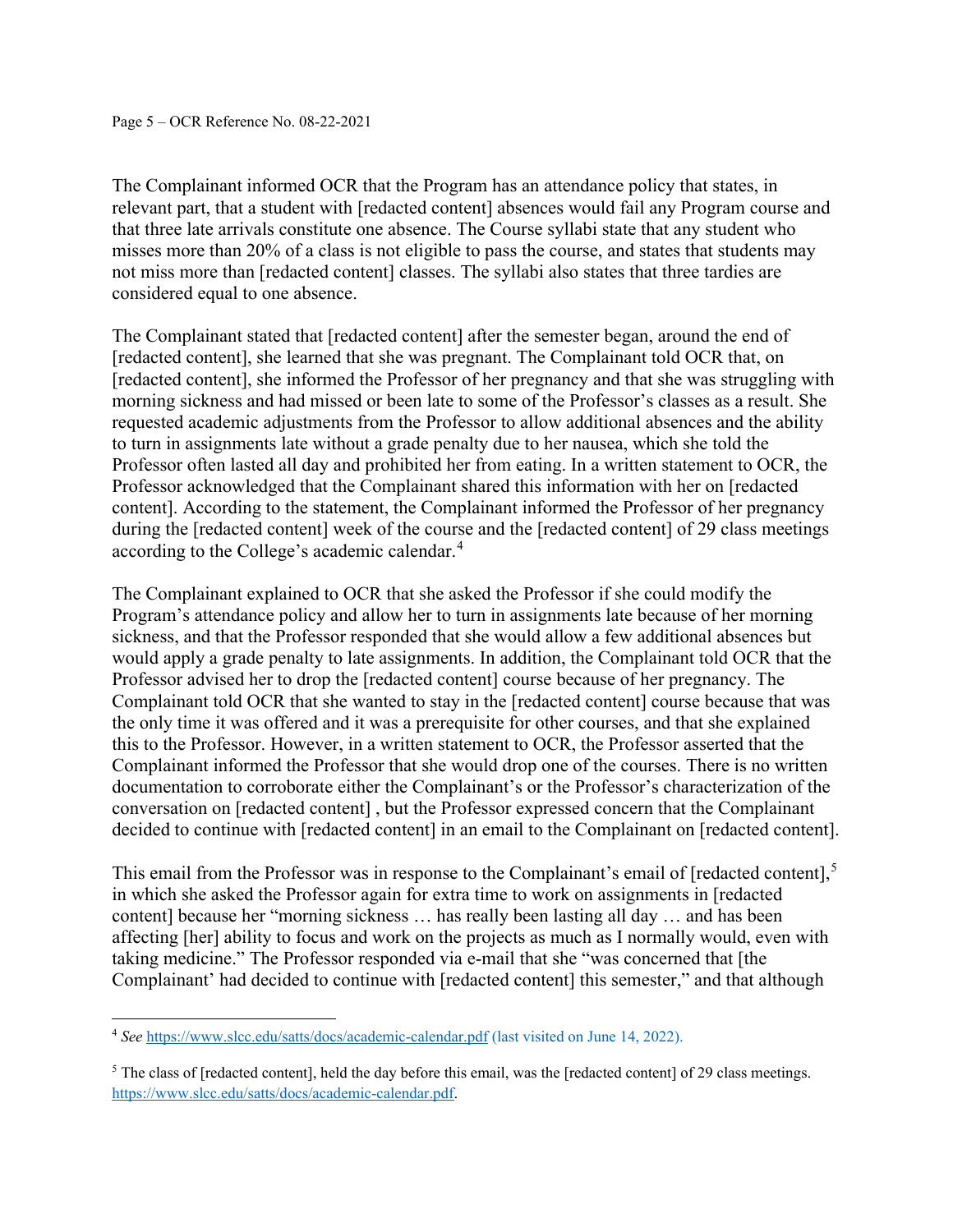#### Page 6 – OCR Reference No. 08-22-2021

she had not failed someone pursuant to the Program's absence policy, she had lowered final grades if missed days were "excessive." The Professor also stated that a late submission penalty would apply to late assignments and again advised the Complainant to drop [redacted content] because the Complainant's "health is more important than a class."

Although the Professor did not refer the Complainant to the College's Title IX Coordinator or Disability Resource Center (DRC) in response to the requested accommodations on [redacted content], later that day, the Complainant contacted the College's DRC to seek formal academic adjustments, providing a note from her treating physician discussing her nausea and vomiting and requesting that the College provide her accommodations. In her application for academic adjustments, the Complainant stated that she sought "flexibility to arrive a little later to class without having it count against me when my morning sickness prevents me from getting there on time. Also extra time on assignments as my sickness can and has lasted all day and prevents me from being able to work or focus on homework to get it turned in."

On [redacted content], an [redacted content] (Advisor) emailed the [redacted content] about an upcoming appointment with the Complainant who "on her application is asking for attendance and assignment deadlines because she has been sick even with medication with [her] pregnancy." The Advisor asked to discuss the matter with the Assistant Director prior to meeting with the Complainant. The Assistant Director informed the Advisor, copying the Title IX Coordinator, that "pregnancy falls under Title 9 [sic]" and that she could refer the Student to the College's Title IX Coordinator. The Assistant Director also provided the Advisor and Title IX Coordinator with OCR's Guidance, [Supporting the Academic Success of](https://www2.ed.gov/about/offices/list/ocr/docs/pregnancy.html) Pregnant and Parenting Students*.*

The Advisor spoke with the Complainant via phone on [redacted content]. The Advisor's notes reflect that she discussed a modification to the courses' attendance and assignment deadlines with the Complainant, and that the Complainant would need to discuss the requests with the Title IX Coordinator.

On [redacted content], the Complainant twice emailed the Title IX Coordinator. In the first email, the Complainant described the effect of her nausea, stating that she was occasionally nauseous all day, was taking medication, and [redacted content]. The Complainant also raised her concern about the Program's attendance and tardiness policy, and explained that the Professor would not allow late submissions because of her pregnancy without deducting 10% for each week an assignment was late. The Complainant asked for "more time to work on/turn in assignments and to be able to show up late for [her] [redacted content] class without being penalized for it due to the extremity of her situation."

In the second email to the Title IX Coordinator, the Complainant expressed concern that the Professor had encouraged her to drop [redacted content] because of her pregnancy and that she felt discriminated against because of her pregnancy. The email explained that the Professor told her that she "needed to take some responsibility for the things that were going on," and that the Professor's treatment makes her feel like the Professor "would rather have me drop out of the class or fail rather than try to help me succeed," and that the Professor told her that "pregnancy isn't normally something that can be accommodated."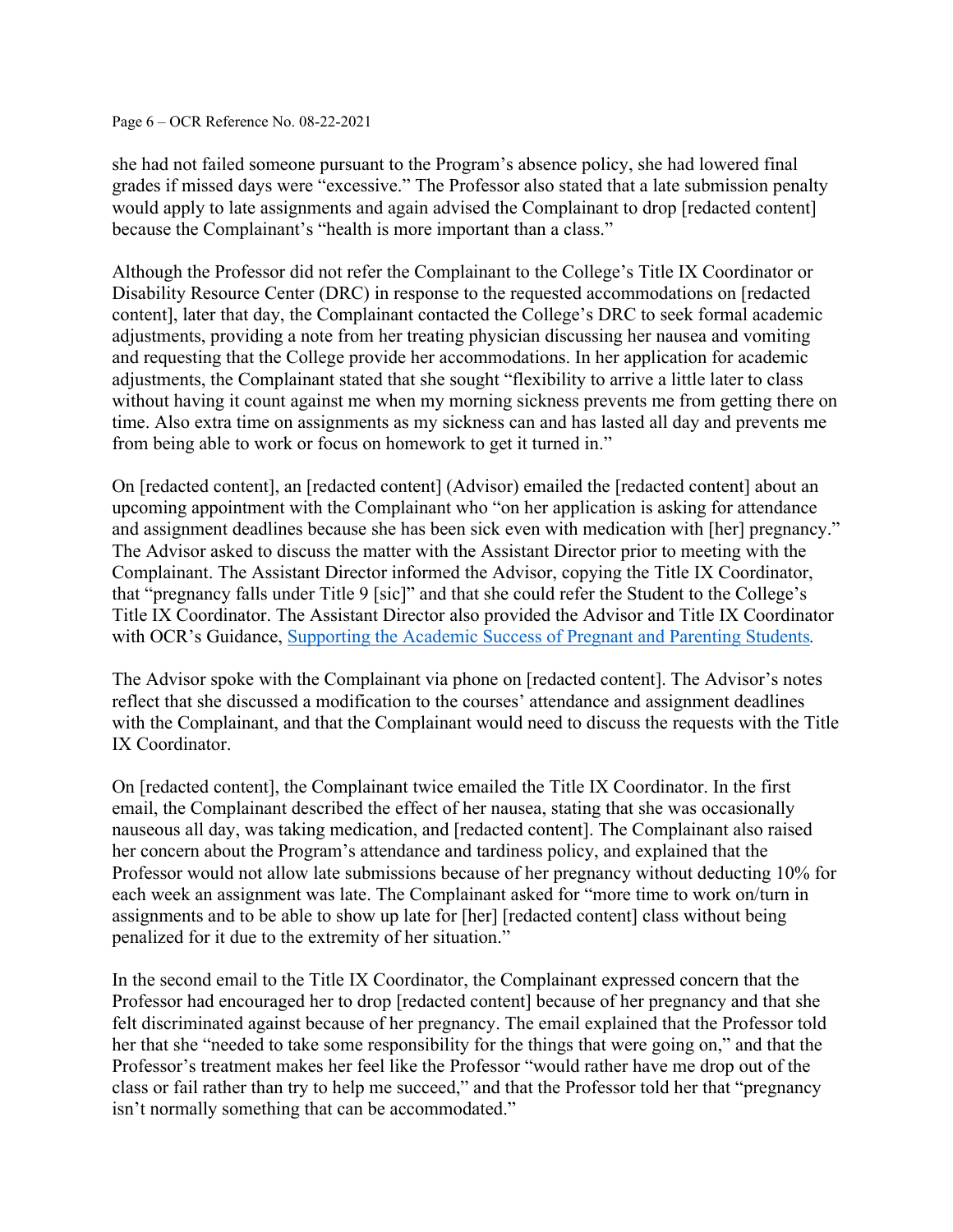The Title IX Coordinator told OCR that he had a brief conversation with the Complainant about her requests on [redacted content], in which he told her that she could receive academic adjustments but that they were not without limit. The Title IX Coordinator informed OCR that he did not document this conversation and that he did not consult with the DRC about the Complainant's request or the DRC's academic adjustment process.

The Title IX Coordinator emailed the Professor on [redacted content], stating that "Title IX does require that accommodations are provided to students within limits," and that he would like to find a time to discuss the matter with the Professor. The Title IX Coordinator spoke via phone with the Professor during that week. The Title IX Coordinator did not retain notes from his conversation with the Professor, but in a written statement to OCR stated that the Professor told him that the Complainant requested "to have her previous absences invalidated, [be allowed] to stream any upcoming classes that she would not be able to attend, [be allowed] to submit past assignments that she had missed, and [be allowed] additional time to submit upcoming assignments."

The Professor's written statement to OCR similarly explained that the Title IX Coordinator told her that the Complainant "felt she deserved special accommodations in [the Professor's] classes because of her pregnancy." The Professor stated that she told the Title IX Coordinator that the Complainant sought excused absences and tardies and an opportunity to participate via streaming when she was unable to attend class. The Professor stated that in week [redacted content], of the semester, she consulted with an employee at the DRC who told her that "it didn't sound like accommodations were warranted."

In its written response to OCR, the College characterized the Complainant's requested academic adjustments for her pregnancy as "to not have her attendance count, to be able to submit her assignments without deadline." The College explained that the Title IX Coordinator discussed the Complainant's request for academic adjustments with the Professor, who expressed concern that, due to the Complainant's current grade and lack of attendance in the class, additional absences and continued missed work would result in a fundamental alteration of the class because "additional absences and failure to due [sic] the assignments would have upon her educational impact."

In an interview with OCR, the Title IX Coordinator said that he determined that the Complainant's requested academic adjustments constituted a fundamental alteration to the courses. The Title IX Coordinator told OCR that he consulted with the Professor and Dean of Students when he determined that the Complainant's request for academic adjustments constituted a fundamental alteration of the Program. However, the Title IX Coordinator did not document the conversation with the Professor or Dean of Students and did not identify the College policy or other information on which the Title IX Coordinator based the conclusion that the Complainant's requested academic adjustments constituted fundamental alterations, other than the single [redacted content] conversation he had with the Professor.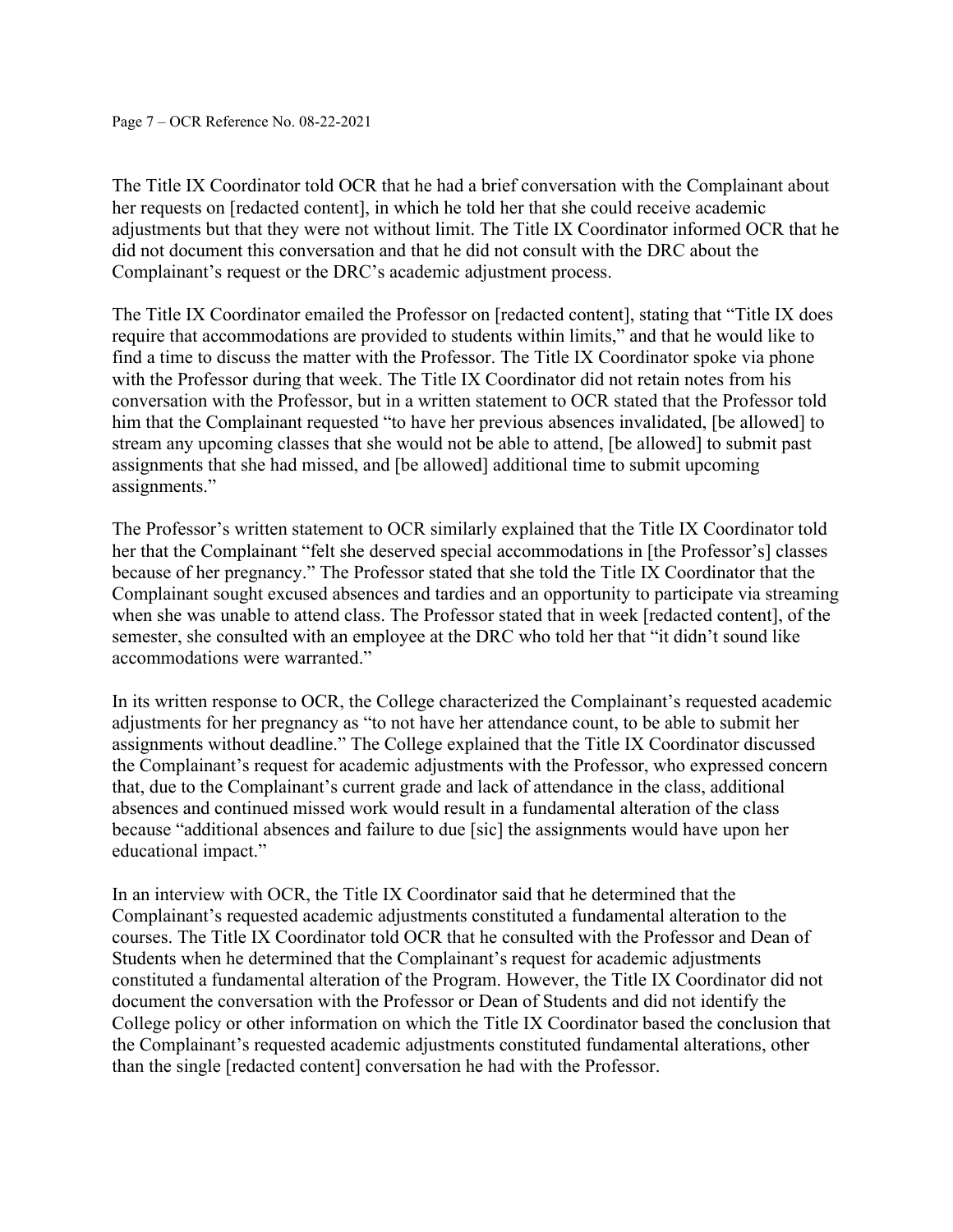Page 8 – OCR Reference No. 08-22-2021

The Title IX Coordinator stated to OCR that he spoke via phone with the Complainant on [redacted content]. He told her that if she believed that she could complete the courses with academic adjustments that would not be considered fundamental alterations of the courses' learning objectives, they could discuss her requests further. He further stated that during the conversation with the Complainant, he did not explore or propose alternative academic adjustments that could meet the Complainant's needs and that would not constitute fundamental alterations of the courses' learning objectives. He also stated that he did not email the Complainant to formally deny the Complainant's request for academic adjustments, inform her that the College considered her requests to be a fundamental alteration of the courses' learning objectives, provide her with an explanation or statement of the College's decision, or inform her of any appeal rights that she might have.

The Complainant [redacted content] on [redacted content]. The College later refunded the Complainant's tuition for the courses.

Regarding the Complainant's assertion that the Professor discriminated against her because of her pregnancy, as described in her email to the Title IX Coordinator on [redacted content], the College states only that the Title IX Coordinator spoke with the Complainant and Professor and reviewed emails between the Professor and the Complainant. The Title IX Coordinator told OCR that he did not take or retain any notes that he took when discussing the alleged comments with the Professor or the Complainant because the Complainant had not asked him to investigate. The Title IX Coordinator stated that he therefore did not conduct a formal investigation.

## **Analysis and Conclusion**

# *Allegation 1 – Failure to Respond Promptly or Equitably to Pregnancy Discrimination Complaint*

On [redacted content], the Complainant twice emailed the College's Title IX Coordinator and stated that she believed the Professor had discriminated against her based on her pregnancy. In the first email, the Complainant described the physical effects of her pregnancy, noted her requests for academic adjustments, and asserted that the Professor had neither granted academic adjustments nor referred the Complainant to the DRC. In the second email, the Complainant asserted that when she sought academic adjustments because of her pregnancy, the Professor encouraged her to drop the course based on her pregnancy and told her that she "needed to take some responsibility for the things that were going on." The Complainant explained to the Title IX Coordinator that she believed the Professor "would rather help her drop out of the class or fail rather than try to help me succeed." Because Title IX prohibits recipients from discriminating against a student based on pregnancy, including taking action to exclude a student from the recipient's programs or activities based on pregnancy, *see* 34 C.F.R. 106.40(b)(1)-(3), the Professor's alleged comments, encouraging the Student to drop the course because of her pregnancy, could constitute pregnancy discrimination and therefore merited a prompt and equitable resolution under the Title IX grievance procedures that all recipients must have.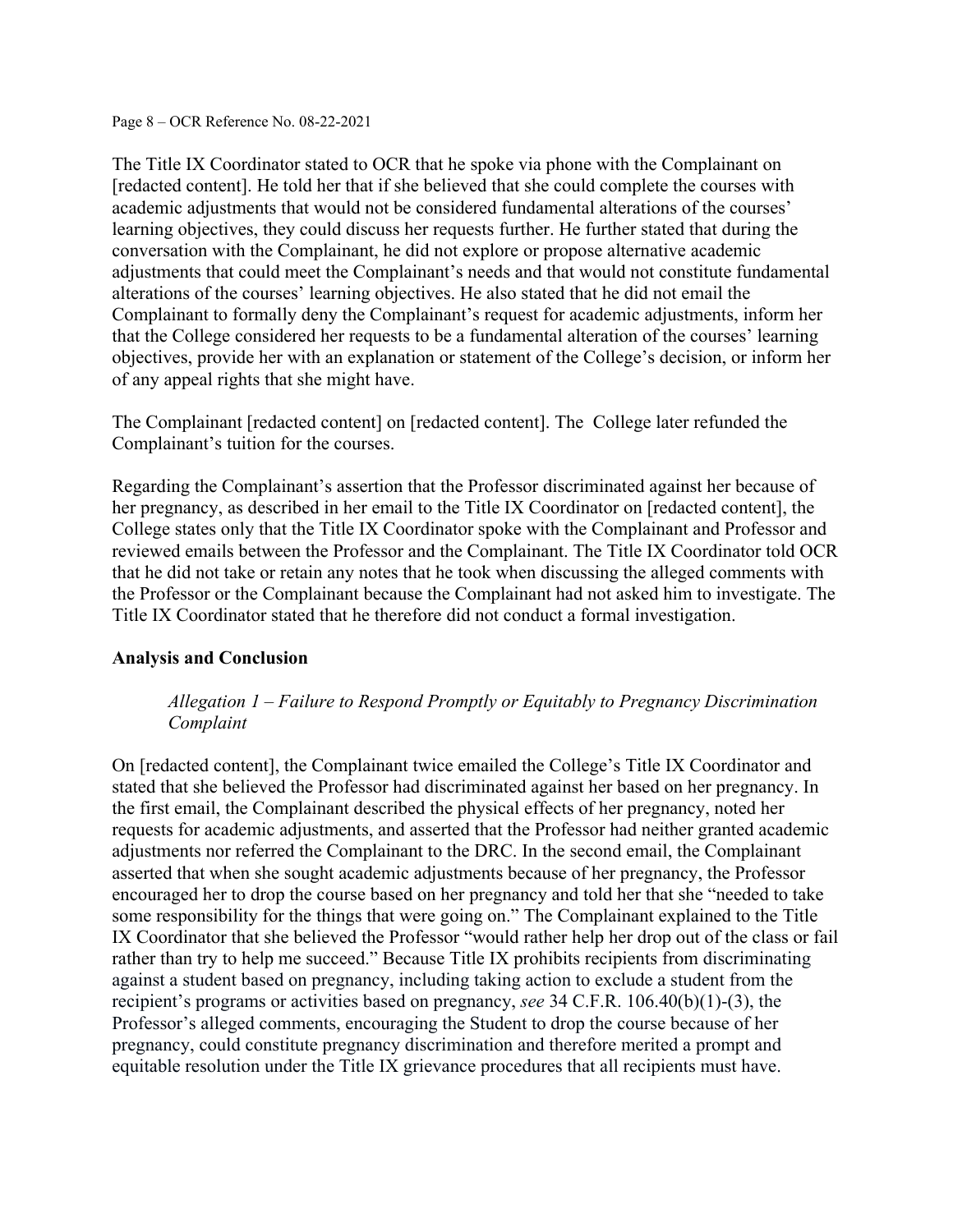Page 9 – OCR Reference No. 08-22-2021

The Title IX Coordinator told OCR that he responded to the Complainant's emails by asking the Professor if she had made the alleged comments to the Complainant and that the Professor denied making the alleged comments. The Title IX coordinator also stated that he reviewed emails exchanged between the Professor and the Complainant. The Title IX Coordinator did not create an investigatory file, obtain written statements from the Professor and the Complainant, take and retain notes of his conversations with the Professor and the Complainant, or issue a notice of the investigation's outcome to the Complainant. The Title IX Coordinator told OCR that he rejected the Complainant's requests for academic adjustments because they would constitute a fundamental alteration of the Program, but there is no evidence that the Coordinator notified the Complaint of this outcome. The Title IX Coordinator also provided no response to the Complainant's allegation that the Professor was encouraging her to drop the class because of her pregnancy and that she perceived this as discriminatory.

Based on consideration of all the information gathered during the investigation, OCR concludes that the College violated Title IX as alleged in Allegation 1 in that the College failed to respond promptly and equitably to the Complainant's complaint that the Professor discriminated against her based on her pregnancy.

OCR also notes that although the College's Code of Student Rights and Responsibilities (Code) directs students to contact the College's Title IX Coordinator if they believe they have been discriminated against, the Code does not mention pregnancy. Similarly, the College's Title IX website contains no information regarding how a student may file a complaint alleging pregnancy discrimination.

# *Allegation 2 – Failure to Engage in Interactive Process*

The Complainant informed the Professor of her pregnancy-based morning sickness, which had caused her [redacted content], and requested academic adjustments to the class attendance policy and additional time to turn in assignments based on her morning sickness by [redacted content], less than a [redacted content] of the way through the course semester. The Complainant sought academic adjustments from the College's DRC during the week on [redacted content], a little more than a week before [redacted content] of the semester.

The Title IX Coordinator did not approve the academic adjustments the Complainant requested, and he acknowledged that he did not discuss any alternative academic adjustments with the Complainant. Though the Complainant expressly requested academic adjustments based on her pregnancy-related sickness, the Title IX Coordinator did not inform the Complainant in writing that the request she had made had been denied.

Given the College's failure to explore or propose alternative academic adjustments with the Complainant, OCR concludes that the College did not engage in an interactive process with the Complainant to determine appropriate academic adjustments in light of her pregnancy and therefore violated Title IX as alleged in Allegation 2. *See* 34 C.F.R. §§ 106.40(b)(1), (4), (5).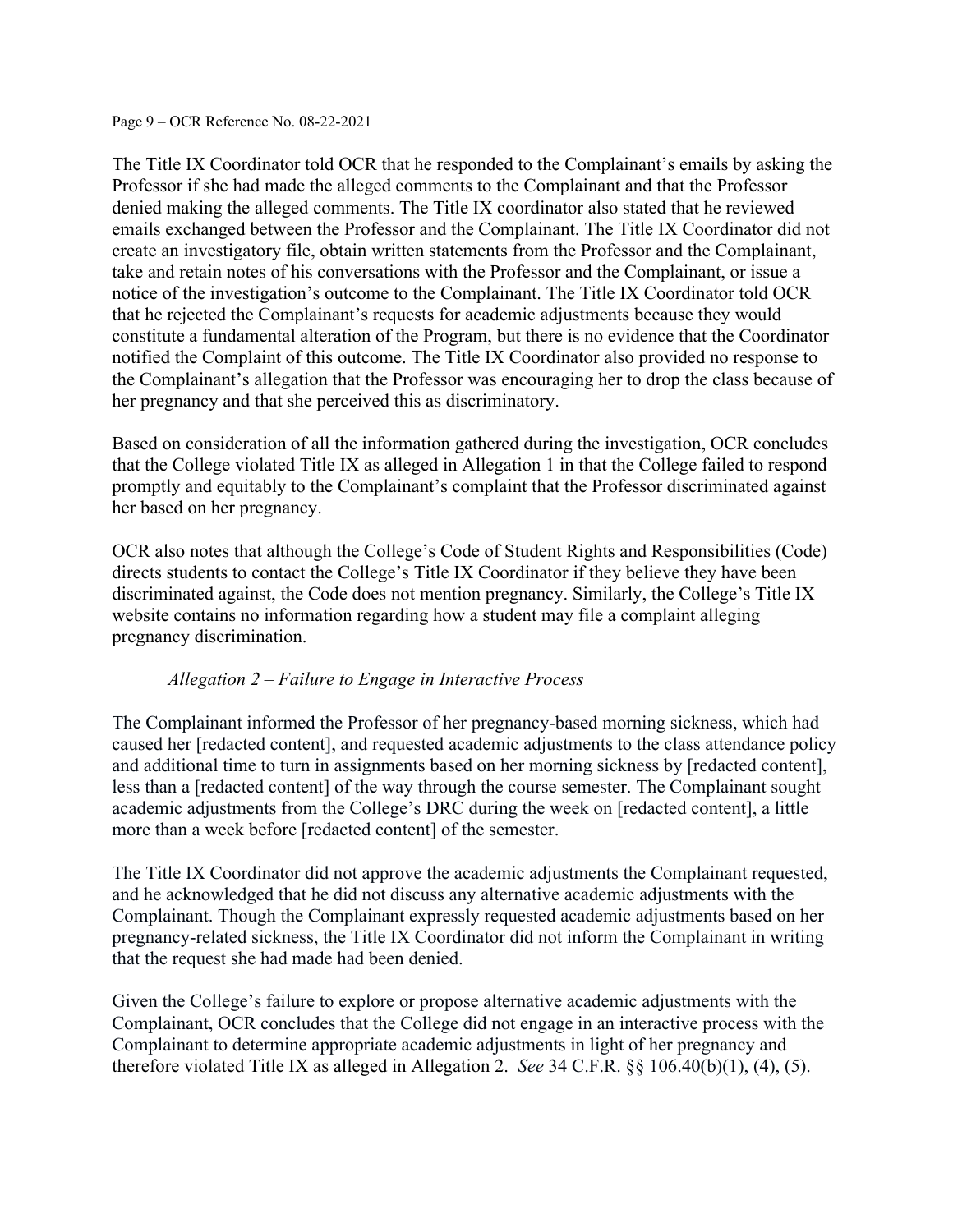#### Page 10 – OCR Reference No. 08-22-2021

To the extent that the College determined that the Complainant's requested academic adjustments would have constituted a fundamental alteration of the [redacted content] Program, OCR finds that the College did not engage in a proper deliberative process in making such a determination. Among other things, the College:

- mischaracterized the Complainant's written request for academic adjustments;
- made the decision based solely on the communication between the Title IX Coordinator and Professor, and not by a group of people who are trained, knowledgeable, and experienced in the area of when to grant academic adjustments or special services to pregnant students and students with other temporary medical conditions under 34 C.F.R.  $\S$ § 106.40(b)(4) and (5);
- did not consider alternative academic adjustments;
- did not document the bases for its decision;
- based its decision on the Complainant's current performance without academic adjustments based on her pregnancy, and speculation as to whether she could complete the courses requirements, and not a careful, thoughtful, and rational review of the academic program and its requirements; and
- did not consider whether retroactive academic adjustments would be warranted in light of the absence of information about services for pregnant students on its website and the fact that College staff did not refer the Complainant to the Title IX Coordinator on [redacted content], when she first requested academic adjustments based on her pregnancy.

In addition, OCR concludes that the College violated Section 504 when, after the Complainant reported the effects of her pregnancy to the DRC, the College did not consider whether her pregnancy had caused a temporary disability or engage in the interactive process with her to determine whether she required academic adjustments pursuant to Section 504.

Although pregnancy is not itself a disability, here the Complainant informed the College that her pregnancy was causing acute morning sickness, such that some days she could not eat or that her nausea impacted her the entire day. The Complainant also provided medical documentation of these conditions. The DRC, however, did not consider whether the Complainant suffered from a temporary disability, but rather only referred her to the Title IX Coordinator, who did not provide her with academic adjustments to accommodate her conditions caused by her pregnancy.

OCR concludes that the College violated the Section 504 regulation at 34 C.F.R. § 104.44(a), when it did not engage the Complainant in an interactive and informed process with respect to the provision of modifications to its Program. As a result of the College's failure to engage in the interactive process it also did not modify its academic requirements for the Program as necessary to ensure that such requirements do not discriminate or have the effect of discriminating on the basis of disability against a qualified student with a disability.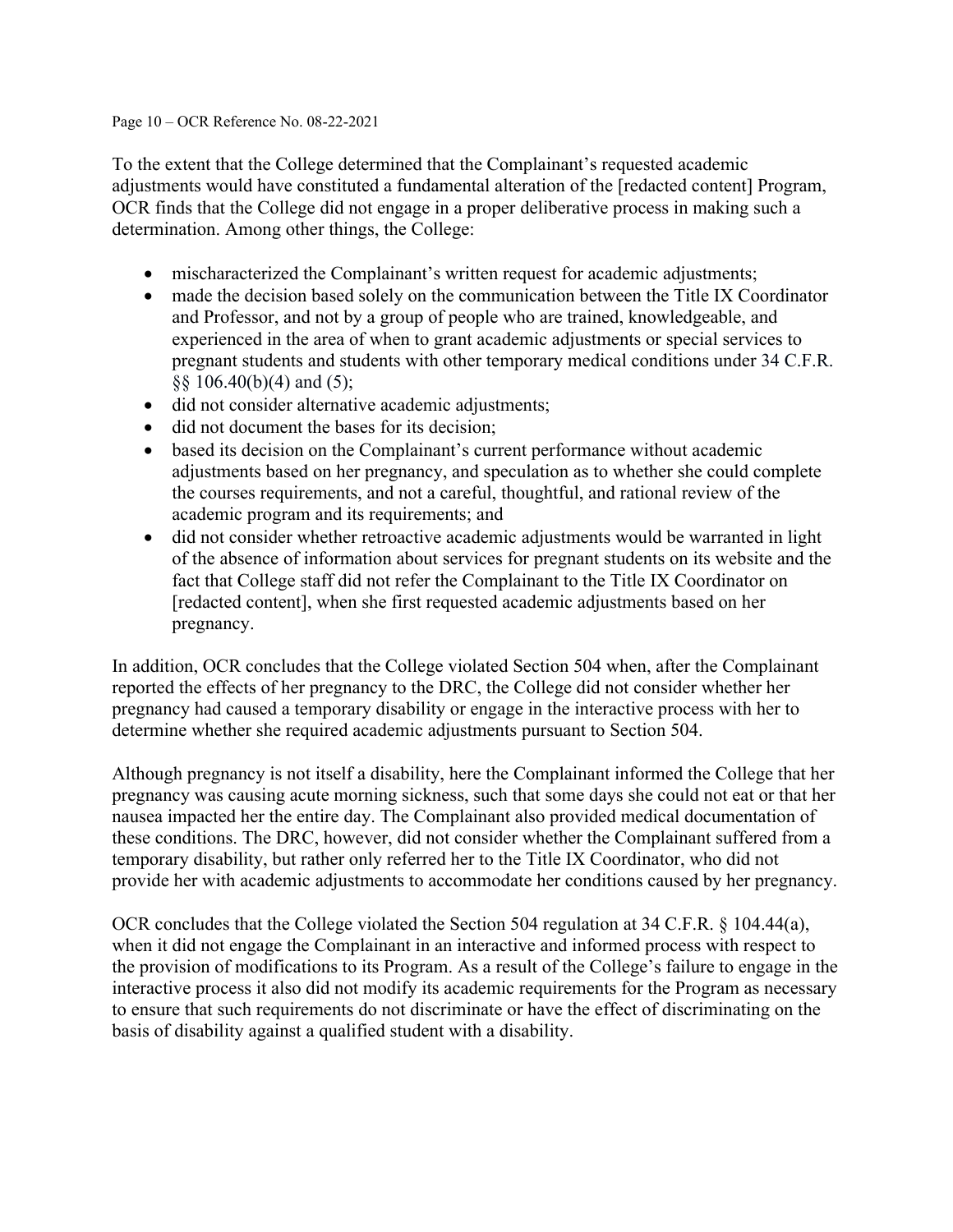Page 11 – OCR Reference No. 08-22-2021

### *Allegation 3 – Failure to Excuse Pregnancy-Related Absences*

The Complainant sought academic adjustments related to attendance and tardy policies for the courses that impacted her potential grades in the courses. In addition, the Complainant provided medical documentation to the College that her pregnancy caused her to miss or be late for the courses. However, the College did not excuse the Complainant's absences related to pregnancy, provide her the opportunity to make up work missed due to absences related to pregnancy, or provide alternatives to making up missed work (including classroom participation), such as remote attendance, extended time for assignments, or finishing the courses at a later date, as required by the Title IX regulation at 34 C.F.R. § 106.40(b)(5).

OCR concludes that the College's failure to excuse the Complainant's absence and tardies caused by her pregnancy violated Title IX as alleged in Allegation 3. Because the College did not excuse her pregnancy-related absences and did not allow her to submit work after pregnancyrelated absences, [redacted content].

#### **Conclusion**

Upon being advised of the violation findings, the College entered into a Resolution Agreement ("Agreement") to resolve the matter. A signed copy of the Agreement is attached with this letter. When the Agreement is fully implemented, the issue will be resolved consistent with the requirements of Title IX, Section 504, and their implementing regulations. OCR will monitor implementation of this Agreement through periodic reports from the College about the status of the Agreement's terms. OCR will provide the College with written notice of any deficiencies regarding its implementation of the terms of the Agreement and will require prompt actions to address such deficiencies. OCR will provide the Complainant with a copy of its final monitoring letter. If the College fails to implement the Agreement, OCR will take appropriate action, as described in the Agreement.

The case is now in the monitoring phase. The monitoring phase of this case will be completed when OCR determines that the College has fulfilled the term of the Agreement and is in compliance with the statutory and regulatory obligations at issue in this case. When the monitoring phase of this case is complete, OCR will close this case and send a letter to the College, stating that this case is closed.

This concludes OCR's investigation of this complaint and should not be interpreted to address the College's compliance with any other regulatory provision or to address any issues other than those addressed in this letter.

This letter sets forth OCR's determination in an individual OCR case. This letter is not a formal statement of OCR policy and should not be relied upon, cited, or construed as such. OCR's formal policy statements are approved by a duly authorized OCR official and made available to the public. The complainant may have the right to file a private suit in federal court whether or not OCR finds a violation.